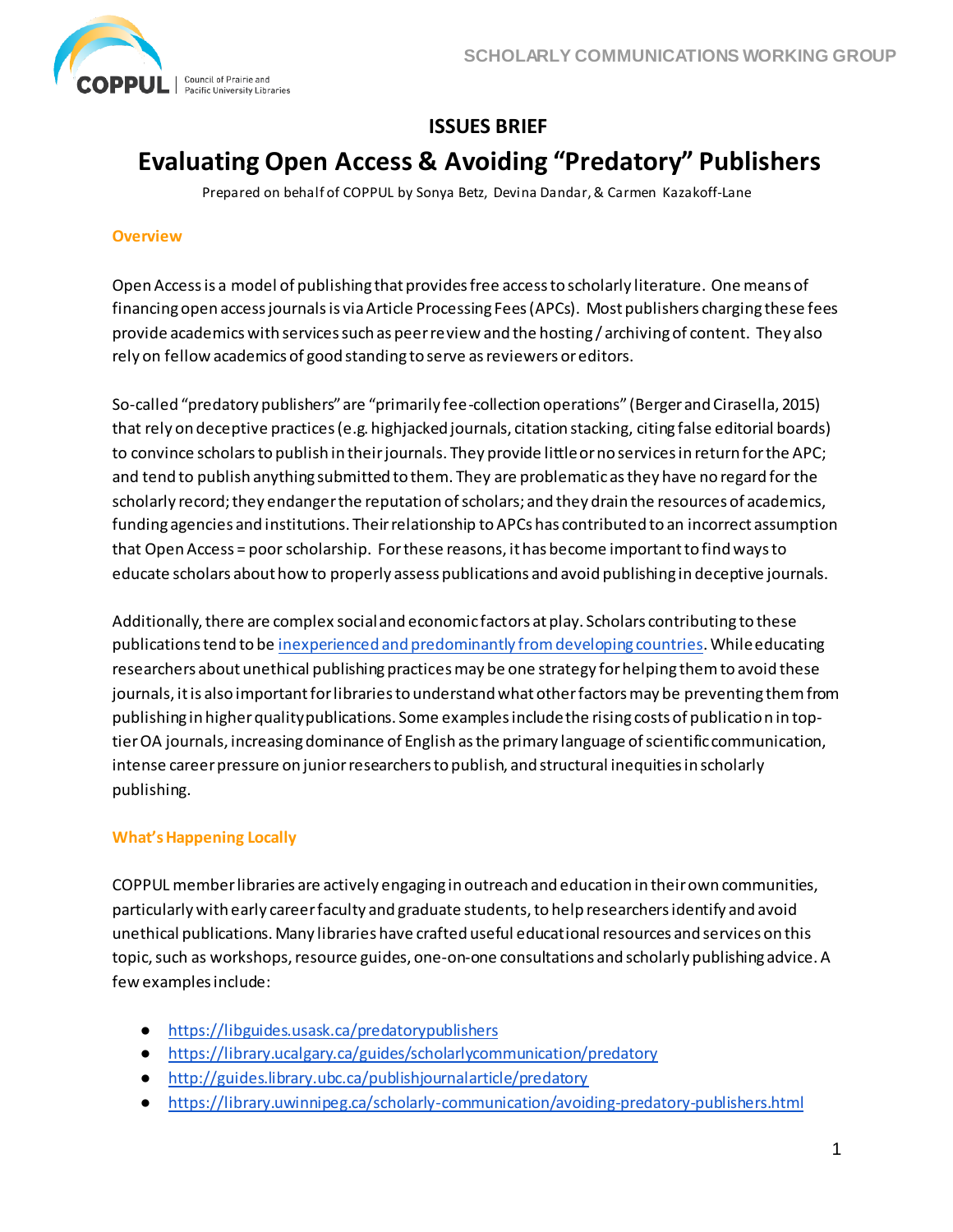

As unethical publishing practices are increasingly highlighted i[n local](http://ottawacitizen.com/news/local-news/predatory-journal-has-firm-grip-on-universities-in-ottawa-and-canada) an[d national](https://www.ctvnews.ca/health/predatory-publishing-a-growing-problem-warn-scientists-1.3623844) media, COPPUL libraries are drawing on their deep expertise in critical information literacy and scholarly communications to provide leadership and guidance not only to researchers hoping to avoid so-called "predatory publishers," but also to administrators in setting policies for OA grants, tenure and promotion assessment, and assessing research impact.

#### **What's Happening Elsewhere**

Using black and white lists, educational resources and best practices in publishing, efforts are underway to limit the ability of questionable publishers to profit from scholars and funding agencies.

#### **Educational Tools**

- [GVSU Libraries: Open Access Journal Quality Indicators](https://www.gvsu.edu/library/sc/open-access-journal-quality-indicators-5.htm?contentid=55CF3930-A59F-2E80-4047441205947E73)
- [Journal Evaluation Tool \(Loyola Marymount University\)](http://digitalcommons.lmu.edu/cgi/viewcontent.cgi?article=1041&context=librarian_pubs)
- [How to Assess a Journal \(Canadian Association of Research Libraries\)](http://www.carl-abrc.ca/how-to-assess-a-journal/)
- **•** Think, Check, Submit: Chose the Right Journal for your Research

#### **White Lists**

#### ● Directory of [Open Access Journals](https://doaj.org/)

The Directory of Open Access Journals (DOAJ) requires publishers to adhere to a strict set of best practices, and complete an extensive application and review process for inclusion in the directory. This resource can be used to verify reputable and legitimate open access publications.

● [Journal Guide](https://www.journalguide.com/)

An index of high-quality journals with information on scope, timeline of peer-review process, indexes, open access options and publishing charges. Created b[y Research Square](https://www.researchsquare.com/).

#### ● [Open Access Publishers Association](https://oaspa.org/)

The Open Access Publishers Association requires members to adhere to strict codes of conduct. The names of accepted publishers can be used to verify that a journal is produced by a publisher in good standing.

● [UlrichsWeb, Global Serials Directory](http://www.proquest.com/products-services/Ulrichsweb.html)

Serials Directories thatinclude information about various publications can be used to assess the likelihood that a publisher is real.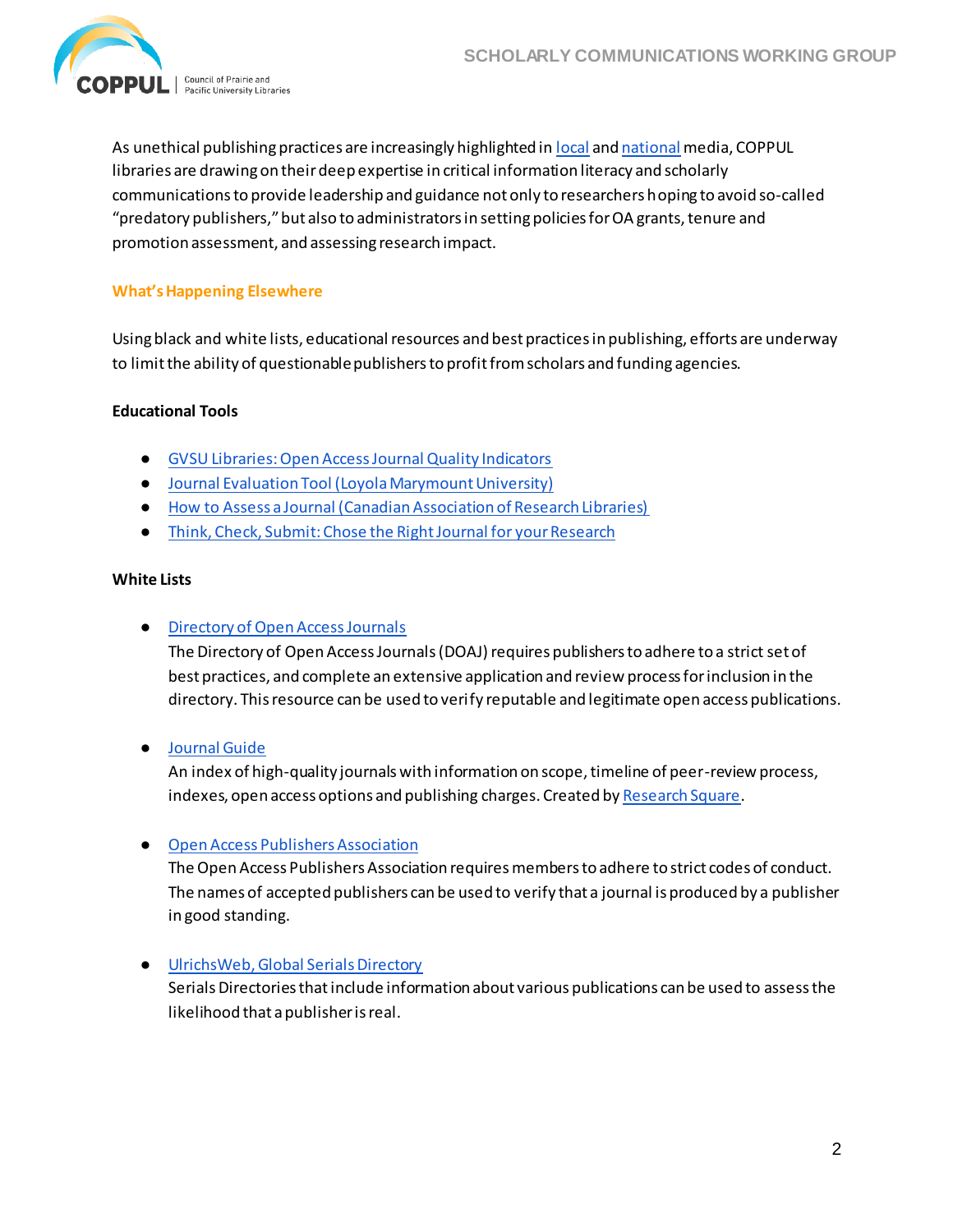

#### **Black Lists**

# ● DOAJ: Journals [Added and Removed](https://docs.google.com/spreadsheets/d/183mRBRqs2jOyP0qZWXN8dUd02D4vL0Mov_kgYF8HORM/htmlview)

Lists a number of publications that are no longer part of the DOAJ after its call for resubmission. Reasons given include ceasing publications, suspected editorial misconduct, journal not adhering to best practices, and URL no longer available.

# ● [Highjacked Journals](https://beallslist.weebly.com/hijacked-journals.html)

Produced by Geoffrey Beall, this list indicates which journals have names similar to established journals which they are attempting to mimic.

#### **Best Practices in Publishing**

- [Open Access Publishers Association](https://oaspa.org/)
- [Principles of Transparency and Best Practices in Scholarly Publishing \(COPE\)](https://publicationethics.org/resources/guidelines-new/principles-transparency-and-best-practice-scholarly-publishing)

### **Recommendations & Considerations**

- Encourage researchers to fully assess the quality of any publication to which they are considering submitting.
- Enhance awareness of positive and negative journal quality indicators through education and outreach to students and faculty. Graduate students and emerging scholars who may be new to the publishing process would especially benefit from education on measures used to find and evaluate open access journals, as well as what tools are available for assessing journal quality.
- Consider a "basket of measures" approach when assessing journal quality, using both qualitative (white lists, black lists, directories) and quantitative (e.g. journal metrics) factors.
- Collaborate with institutional partners (e.g. Research Office) to develop faculty/researcher education and awareness about publishing practices and open access publishing options.
- Invite stakeholders into discussions of change within the publishing landscape to build shared understandings around current open access developments and strategies for tackling predatory publishing issues.
- Develop initiatives that advance and promote legitimate open access publishing options.

# **Learn More**

- Beaubien, S., & Eckard, M. (2014). Addressing faculty publishing concerns with open access journal quality indicators. *Journal of Librarianship and Scholarly Communication*, *2*(2), eP1133. [doi:10.7710/2162-3309.1133](https://jlsc-pub.org/articles/abstract/10.7710/2162-3309.1133/)
- Berger, M., & Cirasella, J. (2015). Beyond Beall's List: Better understanding predatory publishers. *College & Research Library News*, *36*(3). Retrieved from <https://crln.acrl.org/index.php/crlnews/article/view/9277/10342>